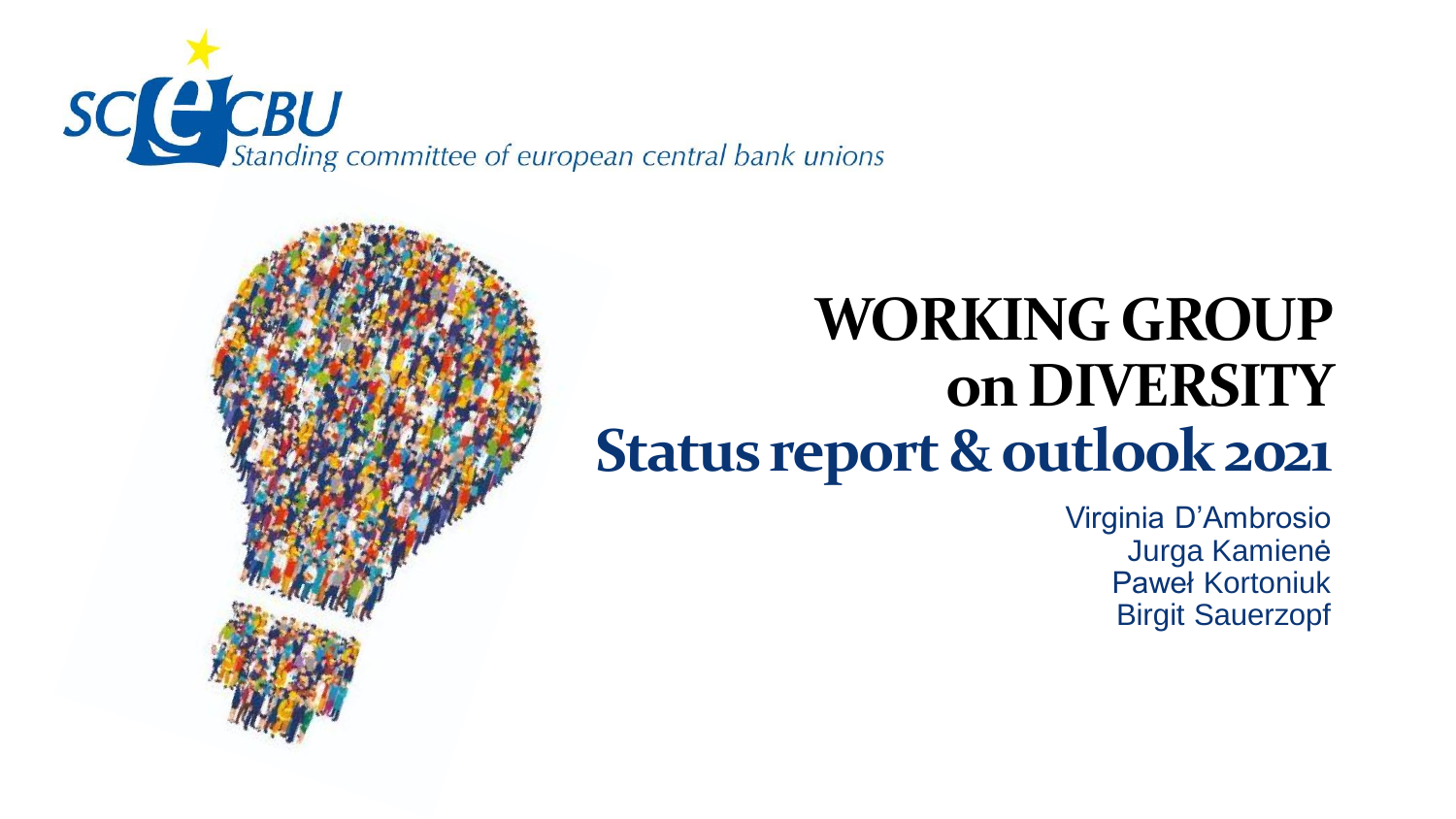

#### Survey of the Diversity WG



❑Diversity is a very wide subject, covering many aspects such as age, gender, sexual orientation, religion, cultural background…

❑Focus on two aspects of diversity: GENDER & AGE

❑18 completed surveys by: Austria, Belgium, Czech Republic, Denmark, Finland, France, Germany, Greece, Ireland, Italy, Lithuania, Luxembourg, The Netherlands, Poland, Portugal, Romania, Spain, United Kingdom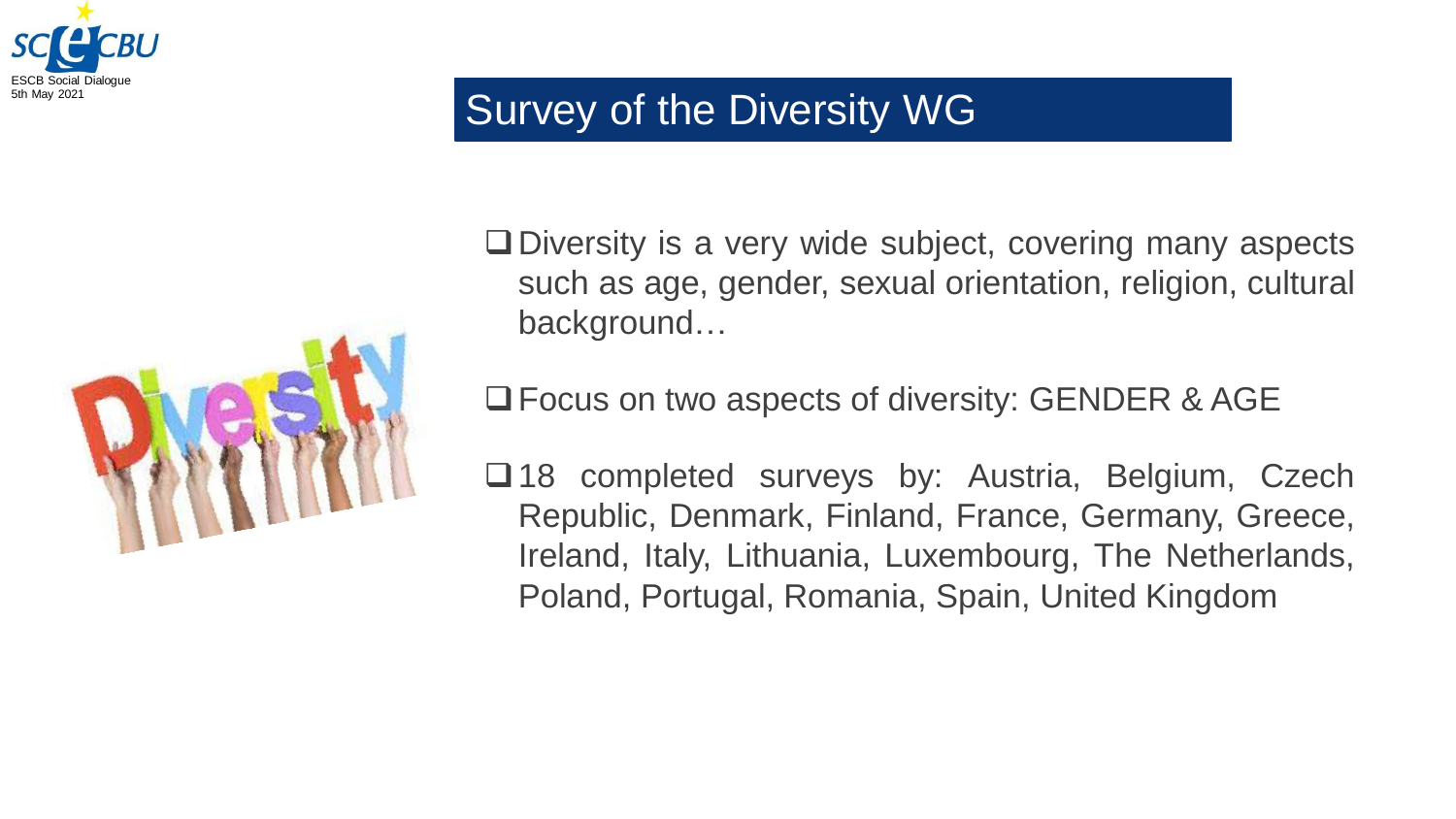



# **Gender**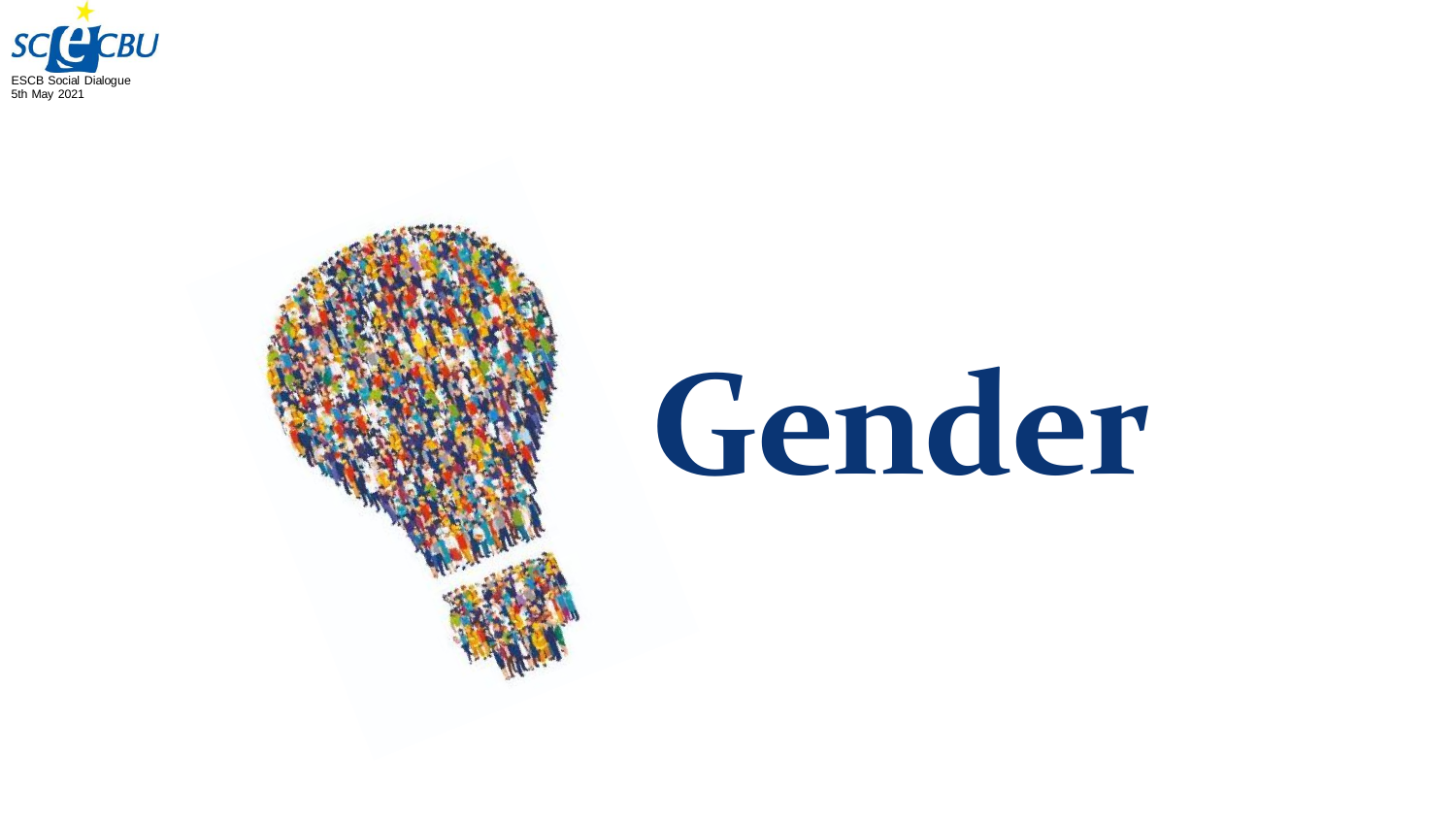

#### **Chart 1. Total staff 2014 vs. 2019**



 $\blacksquare$  Total female staff  $\blacksquare$  Total male staff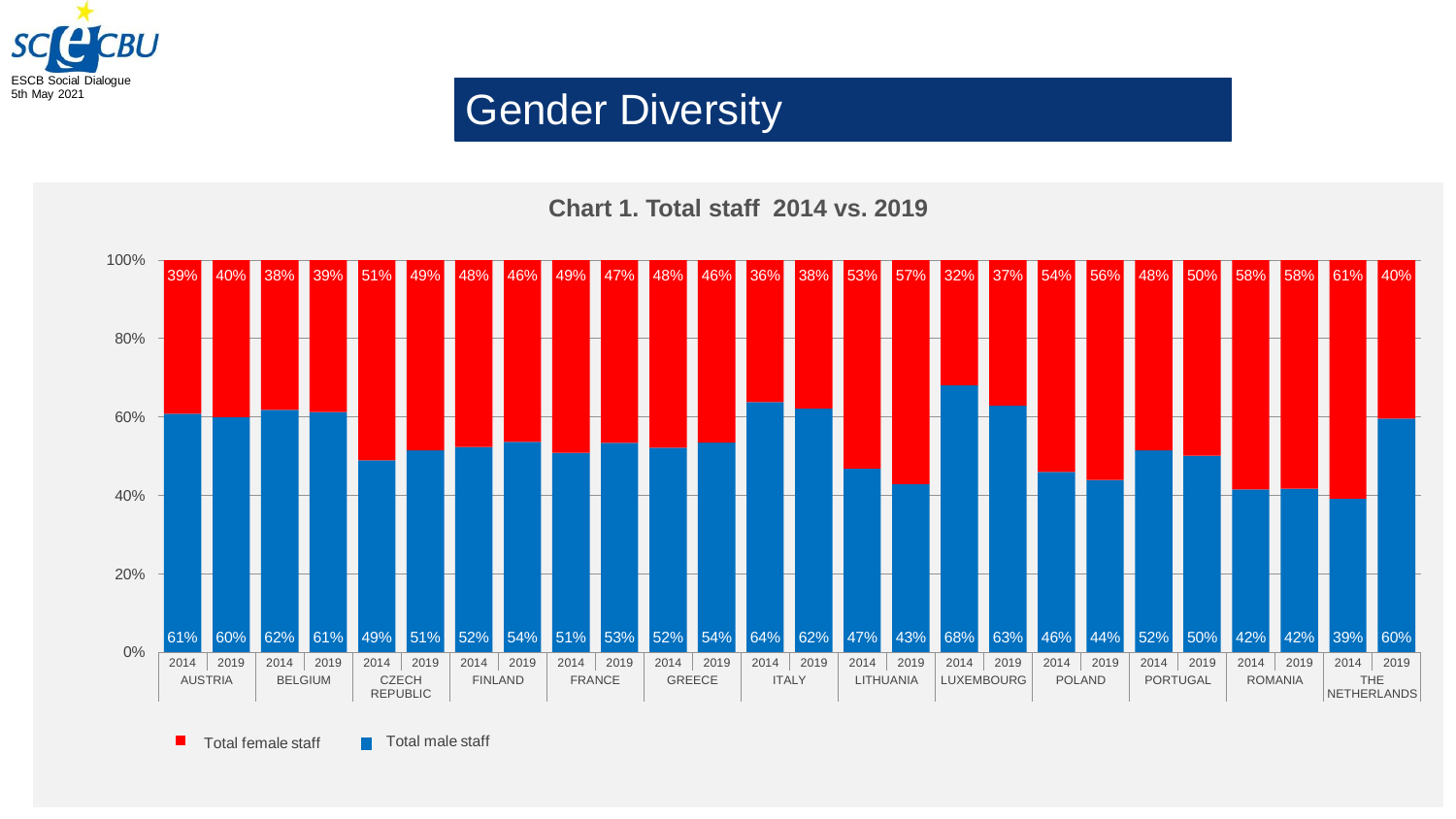

#### **Chart 2. Non-managerial staff 2014 vs. 2019**

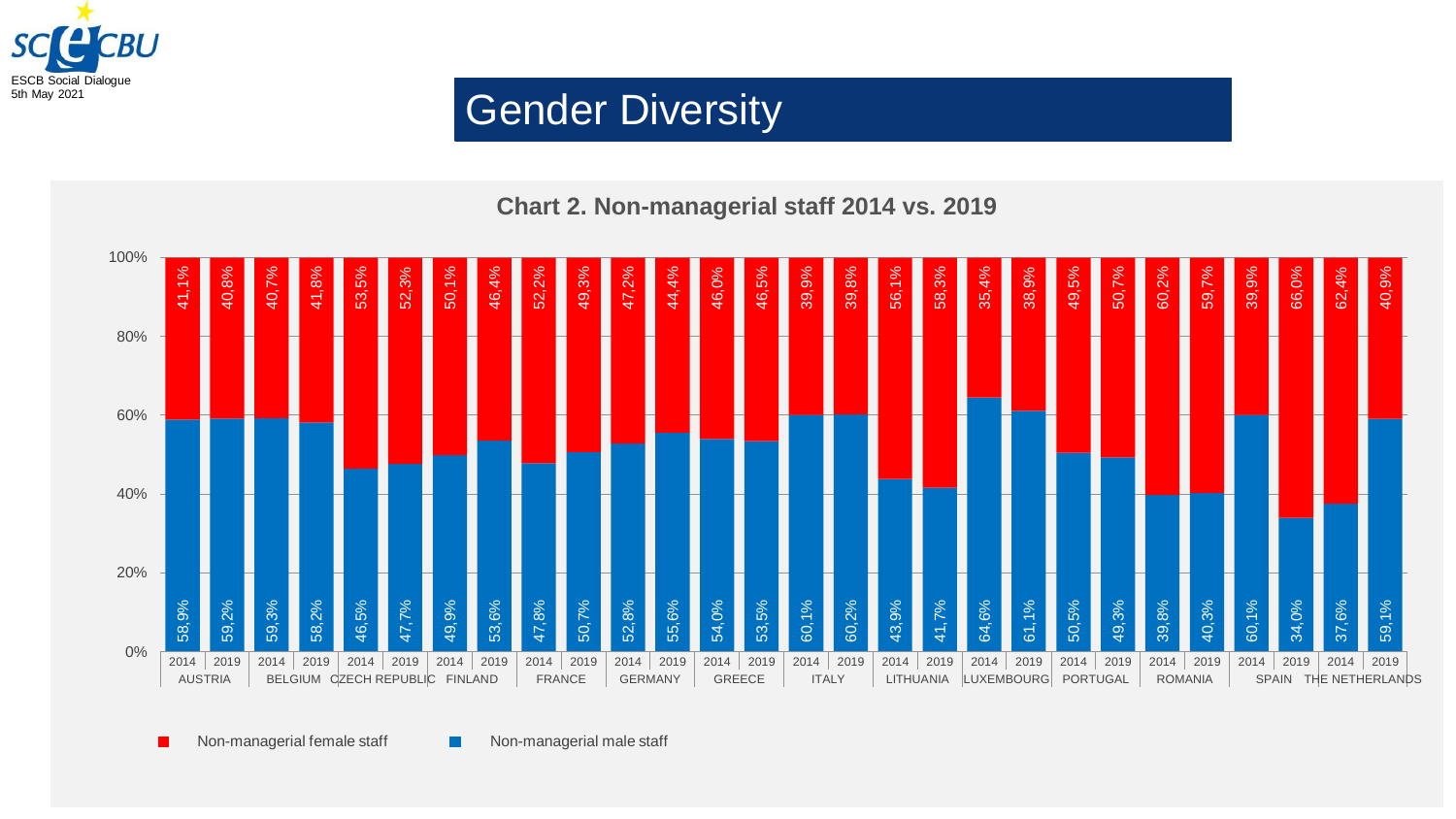

#### **Chart 3. Junior management staff 2014 vs. 2019**

| 100%  | 4%<br>26,                      | 32,4%     | 3%<br>33                       | 5%<br>35 | 16,7%                                    | 33,5% | 31,0%                          | 44,0% | 40,5%                          | 29,4% | 52,6%                  | 46,2% | 29,6%                        | 38,2% | 38,6%                     | 56,4% | 9,1%                       | 16,7% | 54,2%                   | 62,5% | 37,2%                        | 52,0% | 24,1%                                     | 33,7% |
|-------|--------------------------------|-----------|--------------------------------|----------|------------------------------------------|-------|--------------------------------|-------|--------------------------------|-------|------------------------|-------|------------------------------|-------|---------------------------|-------|----------------------------|-------|-------------------------|-------|------------------------------|-------|-------------------------------------------|-------|
| 80%   |                                |           |                                |          |                                          |       |                                |       |                                |       |                        |       |                              |       |                           |       |                            |       |                         |       |                              |       |                                           |       |
| 60%   |                                |           |                                |          |                                          |       |                                |       |                                |       |                        |       |                              |       |                           |       |                            |       |                         |       |                              |       |                                           |       |
| 40%   |                                |           |                                |          |                                          |       |                                |       |                                |       |                        |       |                              |       |                           |       |                            |       |                         |       |                              |       |                                           |       |
| 20%   |                                |           |                                |          |                                          |       |                                |       |                                |       |                        |       |                              |       |                           |       |                            |       |                         |       |                              |       |                                           |       |
| $0\%$ | 73,6%                          | ,6%<br>67 | 66,7%                          | 64,5%    | 83,3%                                    | 66,5% | 69,0%                          | 56,0% | 59,5%                          | 70,6% | 47,4%                  | 53,8% | 70,4%                        | 61,8% | 61,4%                     | 43,6% | 90,9%                      | 83,3% | 45,8%                   | 37,5% | 62,8%                        | 48,0% | 75,9%                                     | 66,3% |
|       | 2019<br>2014<br><b>AUSTRIA</b> |           | 2014<br>2019<br><b>BELGIUM</b> |          | 2014<br>2019<br><b>CZECH</b><br>REPUBLIC |       | 2014<br>2019<br><b>FINLAND</b> |       | 2019<br>2014<br><b>GERMANY</b> |       | 2014<br>2019<br>GREECE |       | 2014<br>2019<br><b>ITALY</b> |       | 2014<br>2019<br>LITHUANIA |       | 2014<br>2019<br>LUXEMBOURG |       | 2014<br>2019<br>ROMANIA |       | 2014<br>2019<br><b>SPAIN</b> |       | 2014<br>2019<br><b>THE</b><br>NETHERLANDS |       |

Junior management female staff **Interest and Aurior management male staff**  $\blacksquare$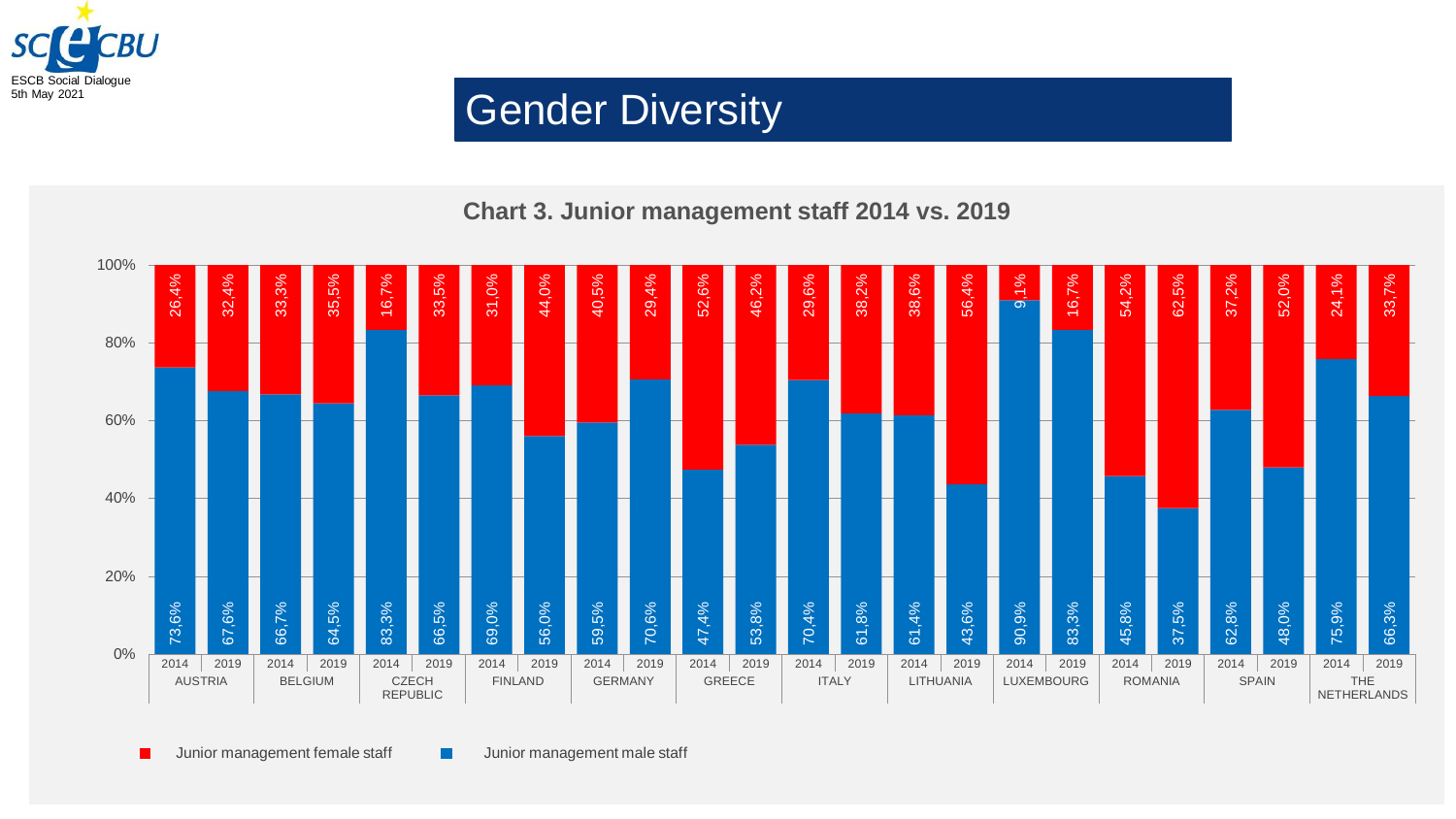

#### **Chart 4. Senior management staff 2014 vs. 2019**



Senior management female staff **Senior management male staff** п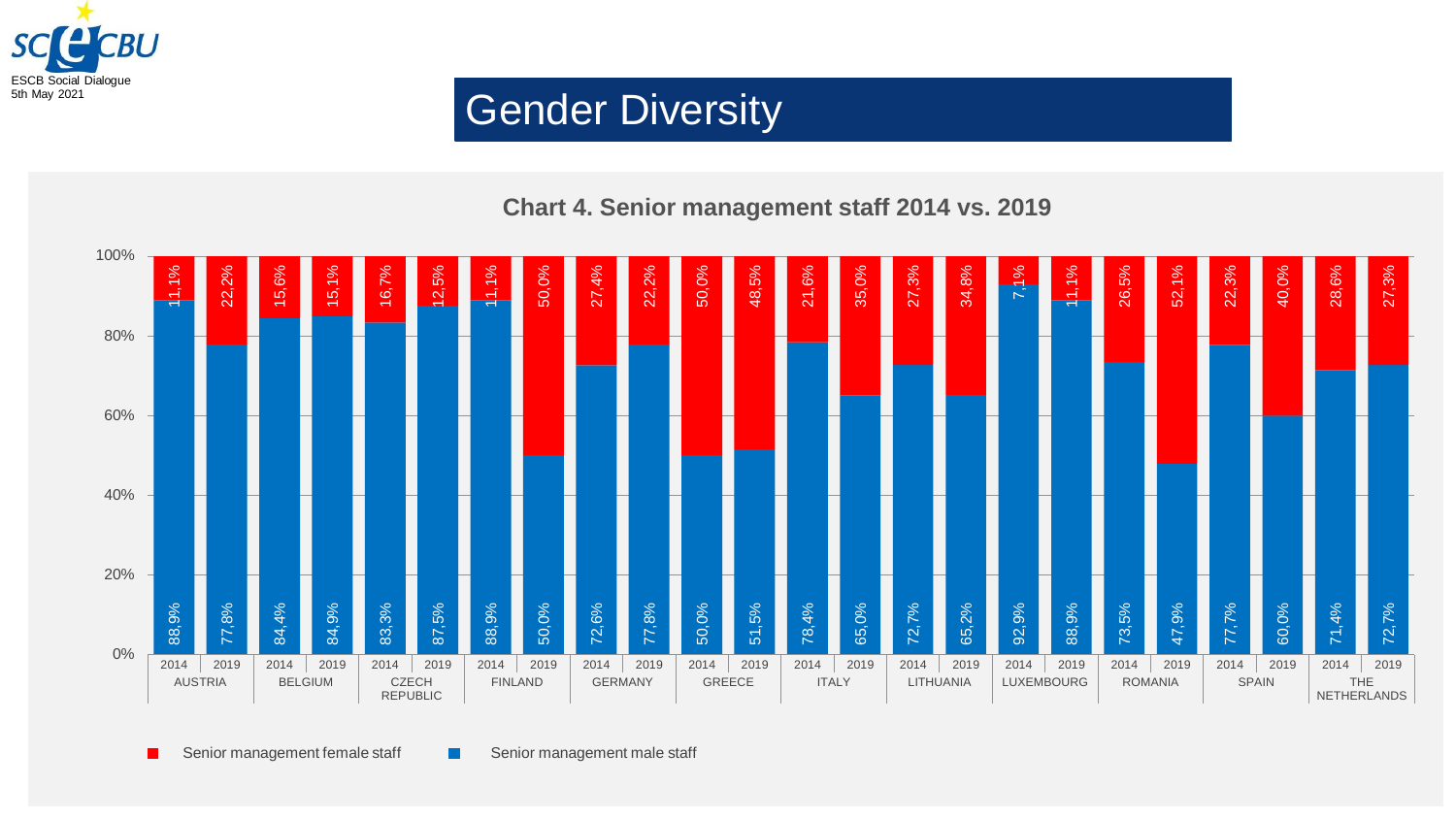

#### **Chart 5. Board of Directors 2014 vs. 2019**



Board of Directors female staff Board of Directors male staff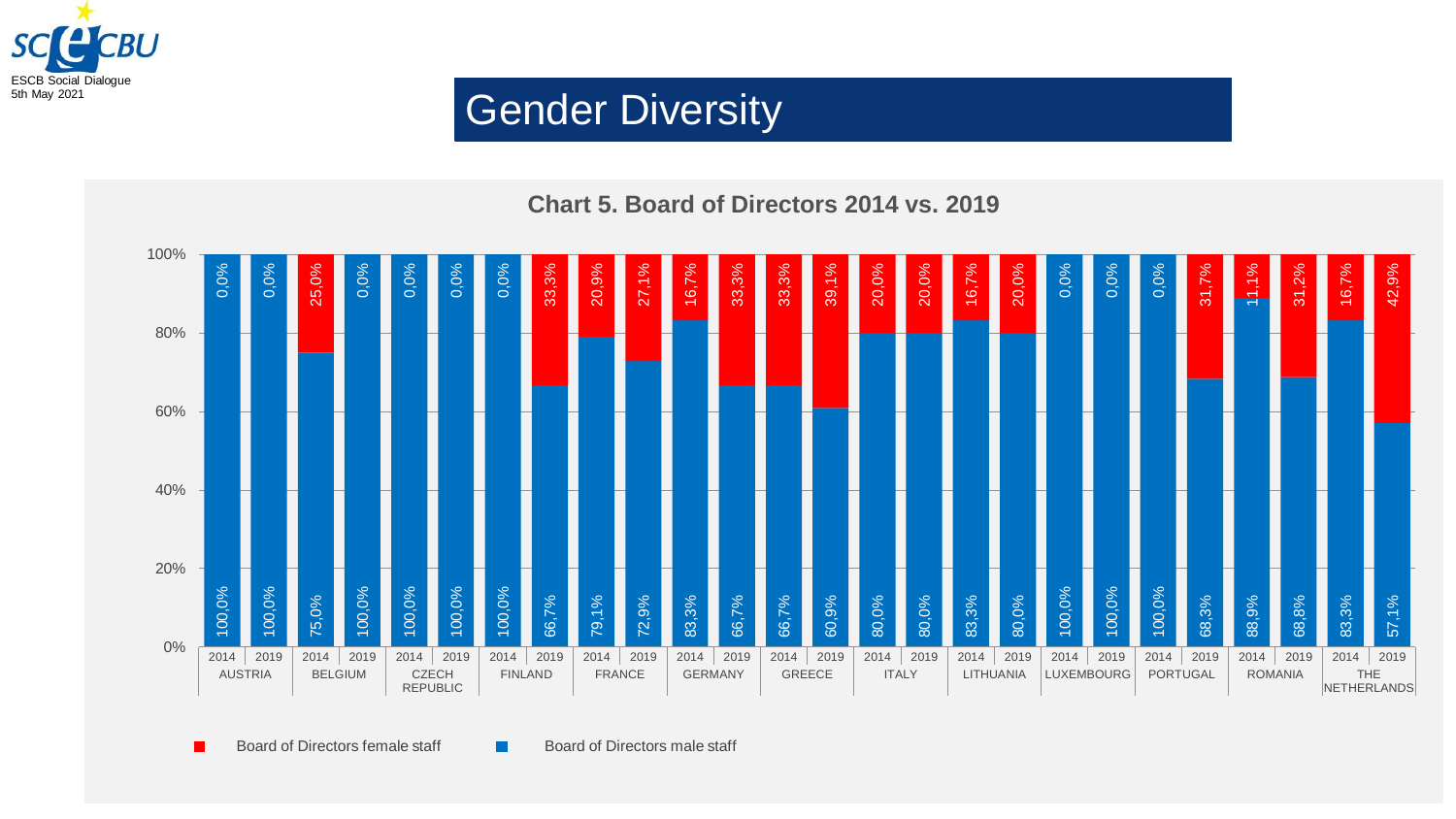

## **Genderpolicies**

#### Chart 6. Do you have quotas in your Central Bank?



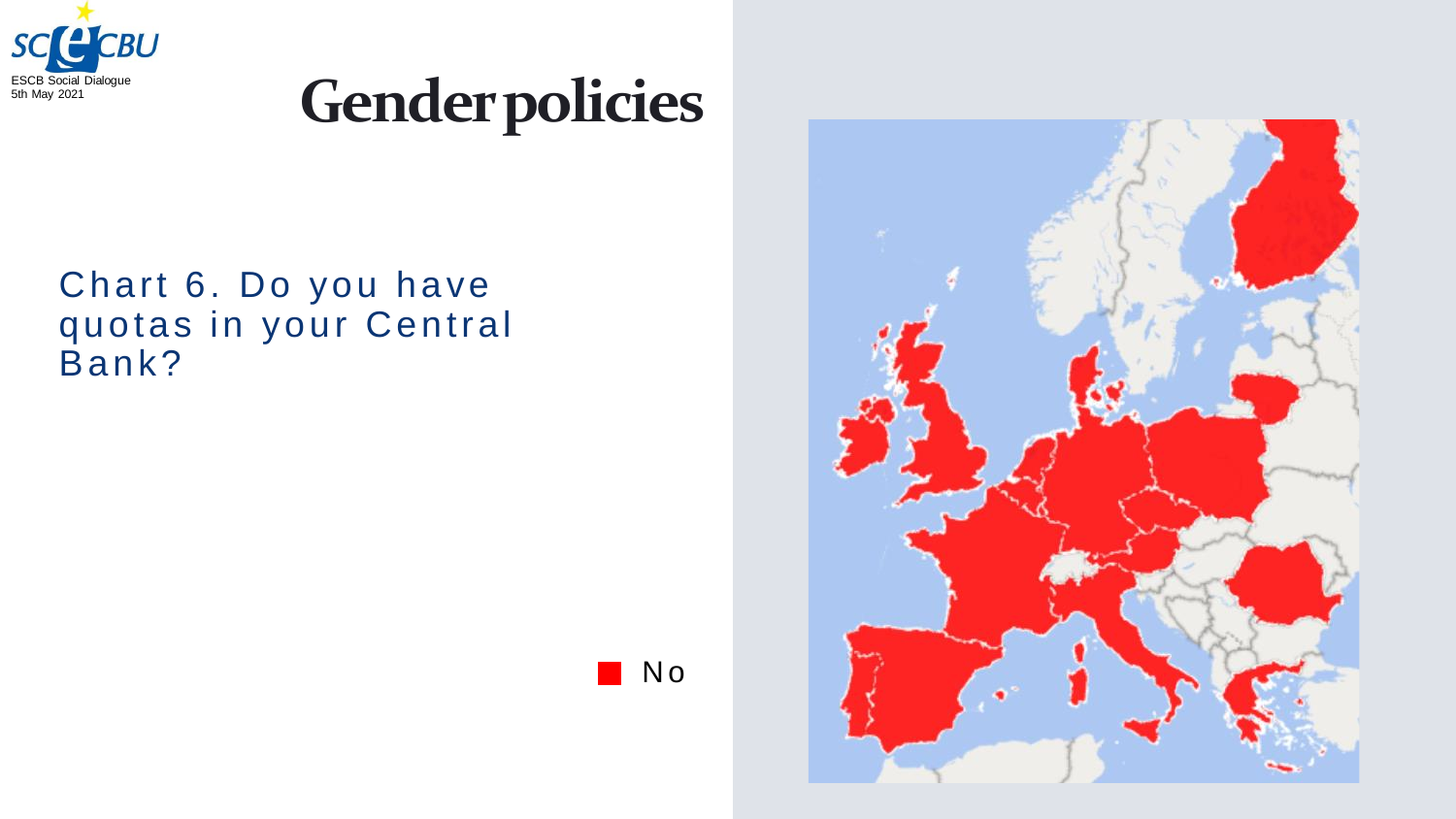

## **Gender policies**

#### Chart 7. Do you have quotas in your Central Bank?

No, but target



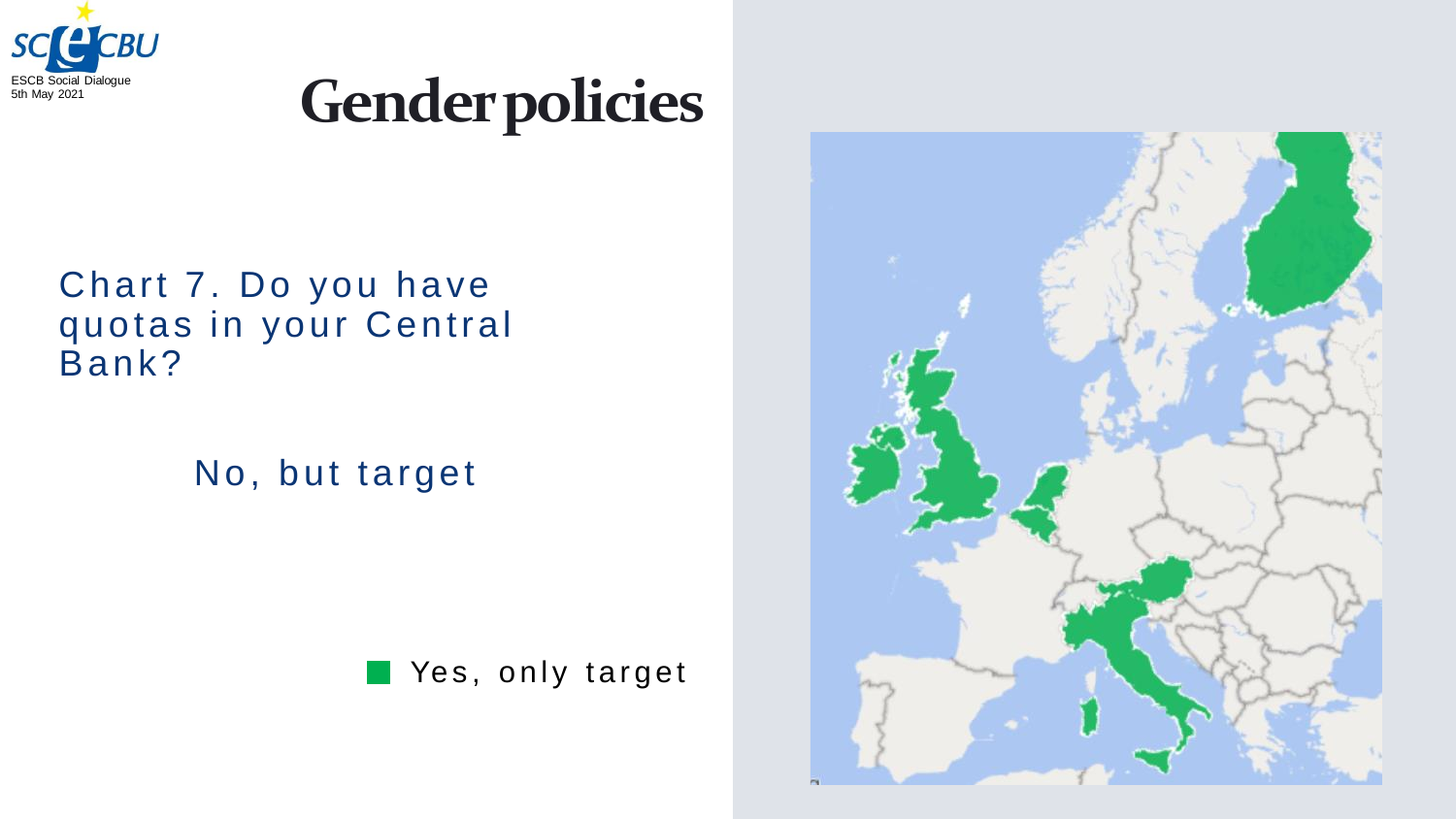

## **Gender policies**

Chart 8. Were initiatives undertaken in your Central Bank over the last 5 years, to promote gender equality?



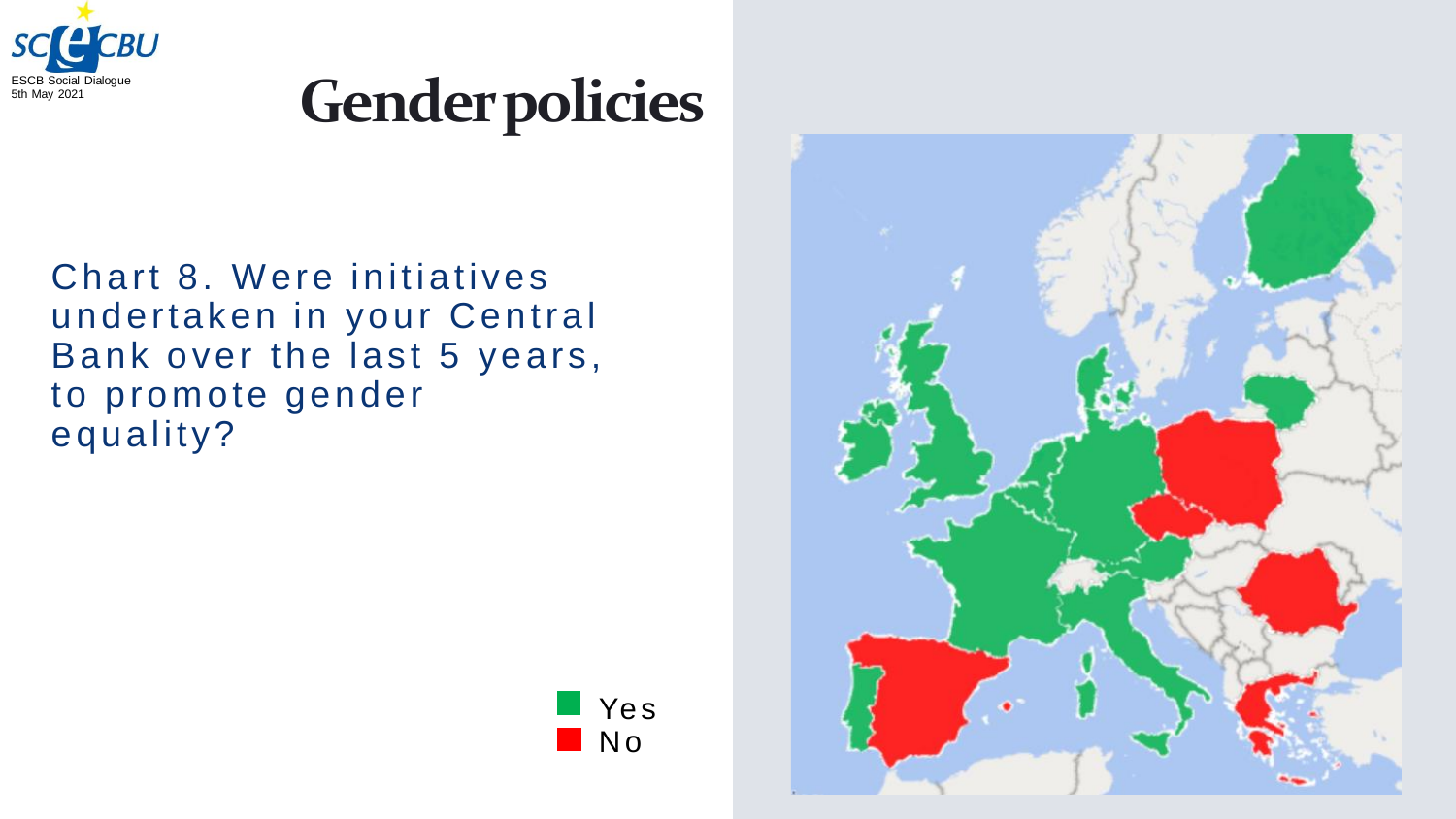

## **Initiatives to promote**



**gender equality** ❑Committees to monitor policy compliance and establish action plans

❑Internal forums to discuss initiatives

❑Collective Agreements and Codes of Conduct to respect the principles of equal treatment

❑Gender equality studies and surveys, also on the gender pay gap

❑Striving for equal participation of men and women in talent programmes

❑Leadership training specifically for female staff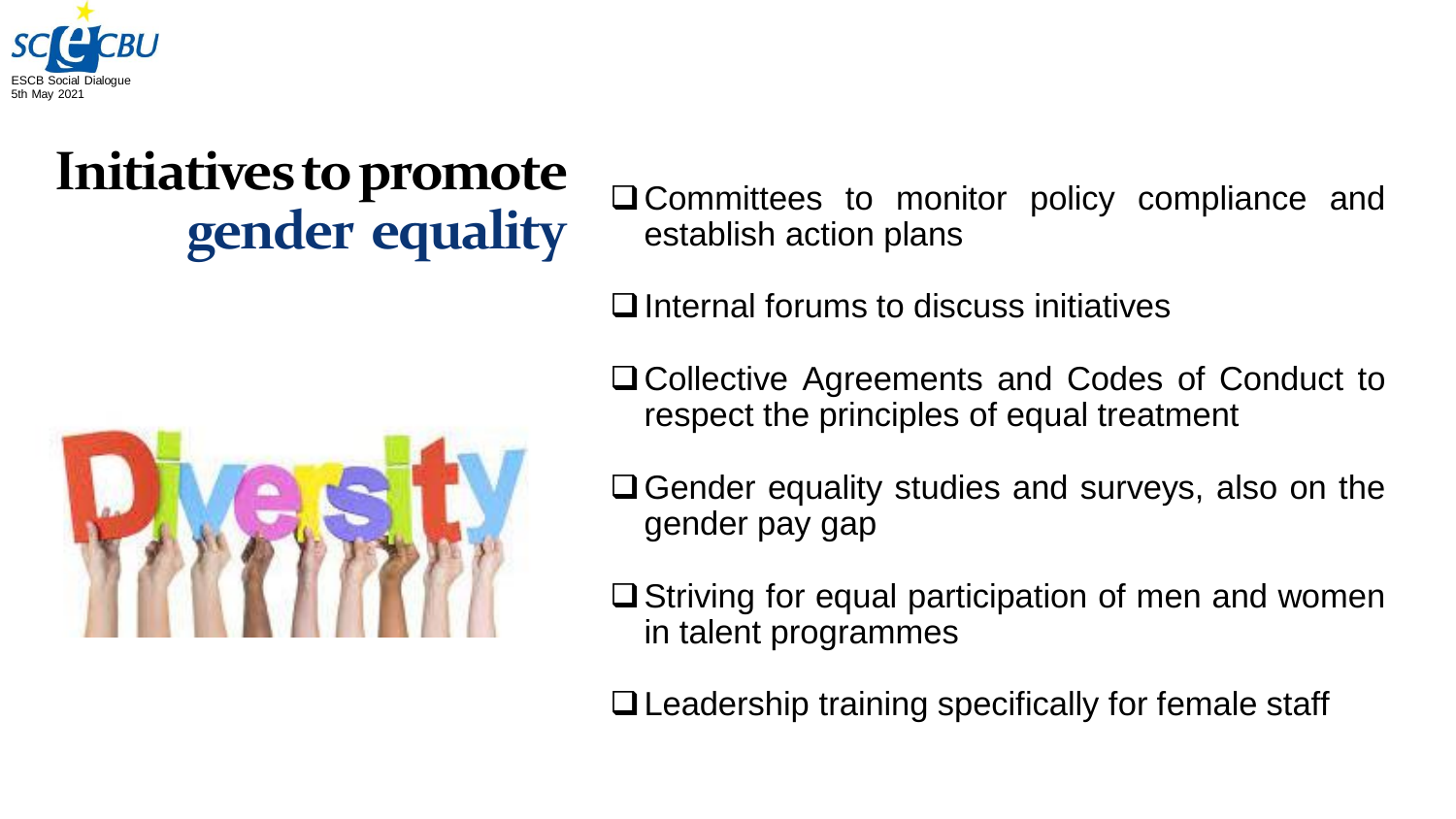

### **Improving diversity & inclusion in central banks**



❑Training on avoiding stereotypes, encouraging diversity and inclusive leadership

❑Supporting remote working to enable greater working flexibility

❑Introduction of purposeful mobility to ensure that more employees could avail of opportunities to develop knowledge of different areas

❑Professional courses during parental leave to facilitate return to work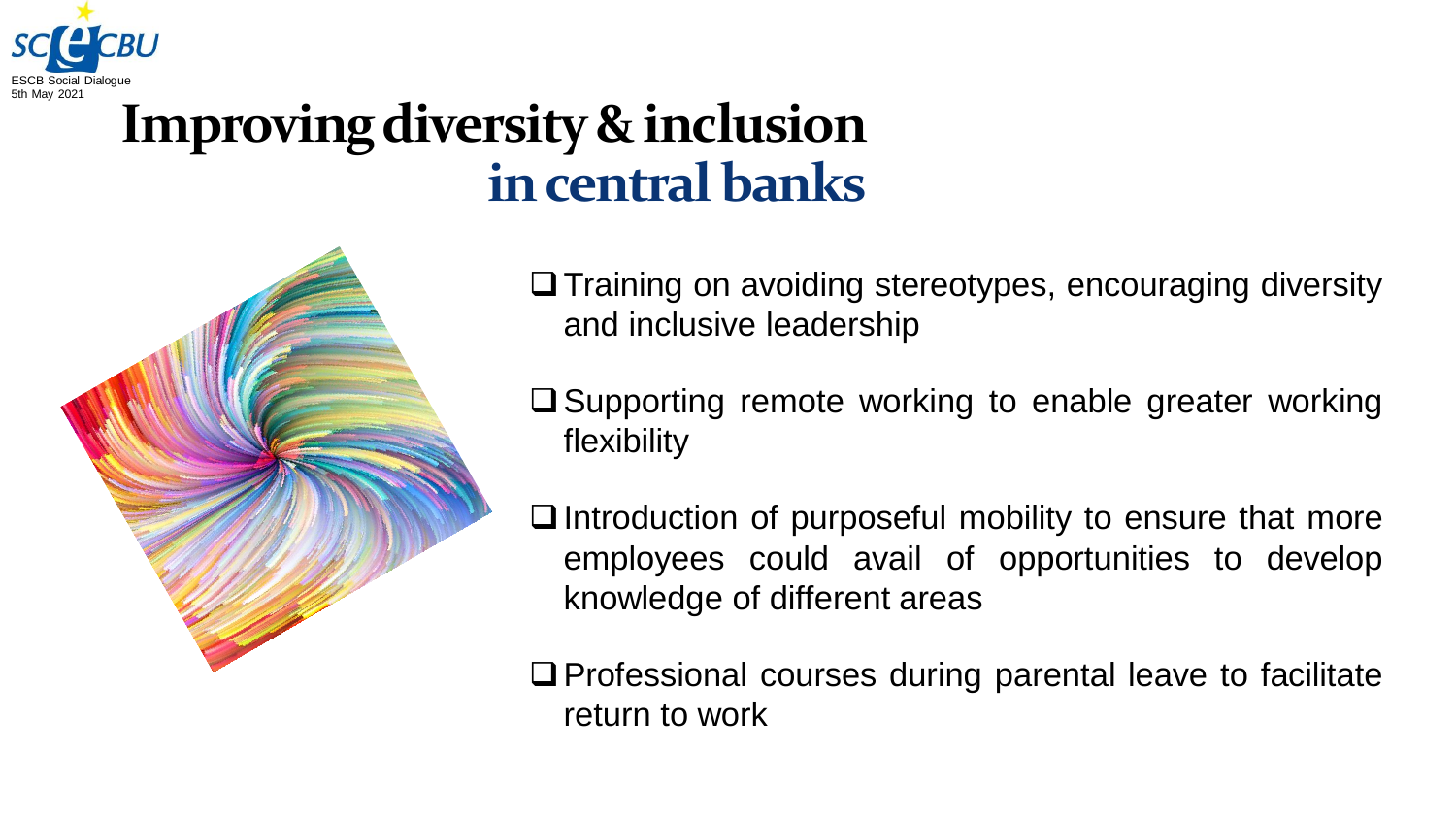



#### **Efforts & commitments**

- ❑Inclusive recruitment to attract diverse talents
- ❑Diverse, inclusive and supportive working environment for everyone



### **And evenmore**

❑Plans for anonymous recruiting

❑Recognition and welcoming colleagues identifying themselves outside of the binary male and female genders…

❑… that requires gender goals to be reviewed in the future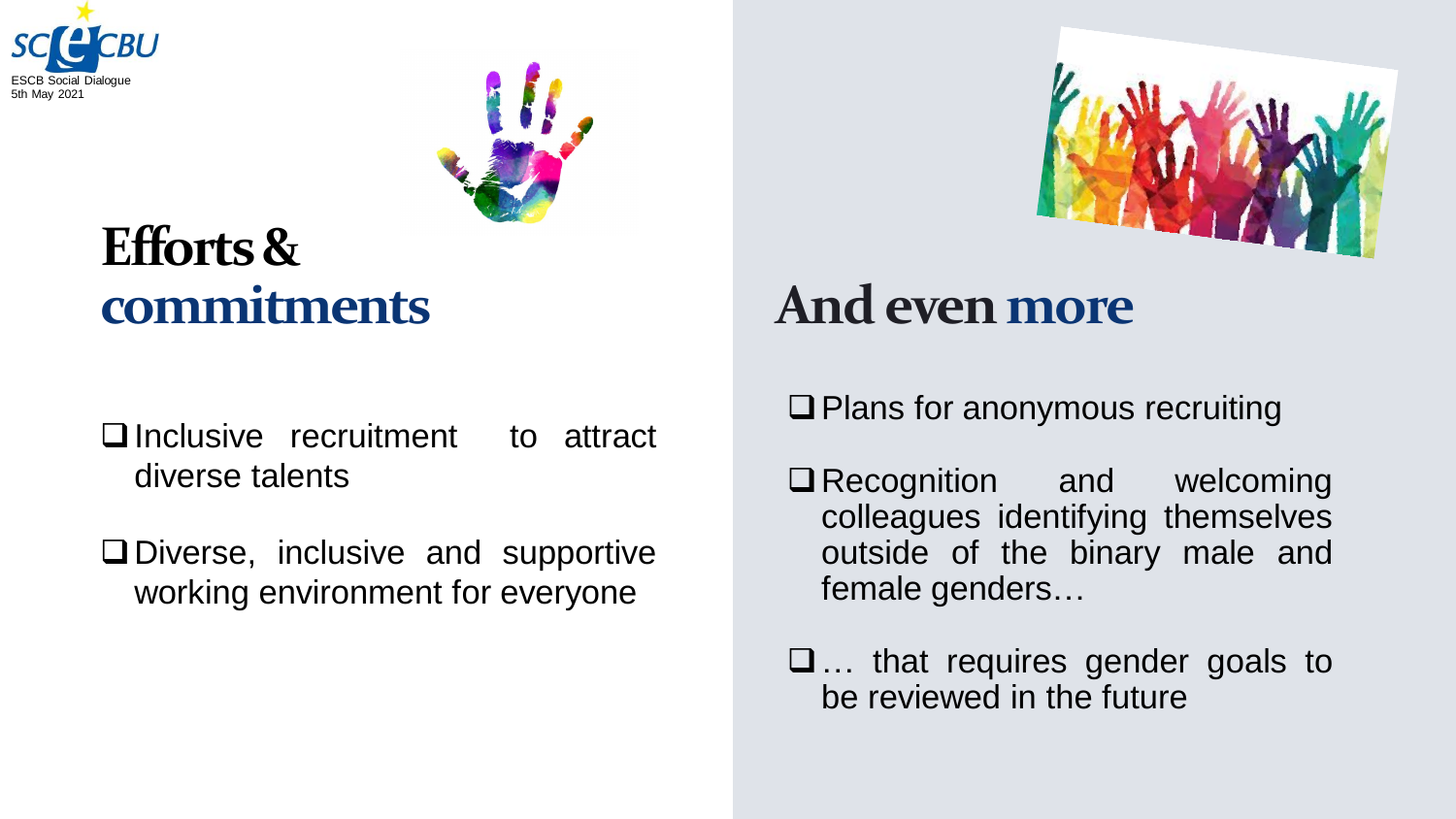



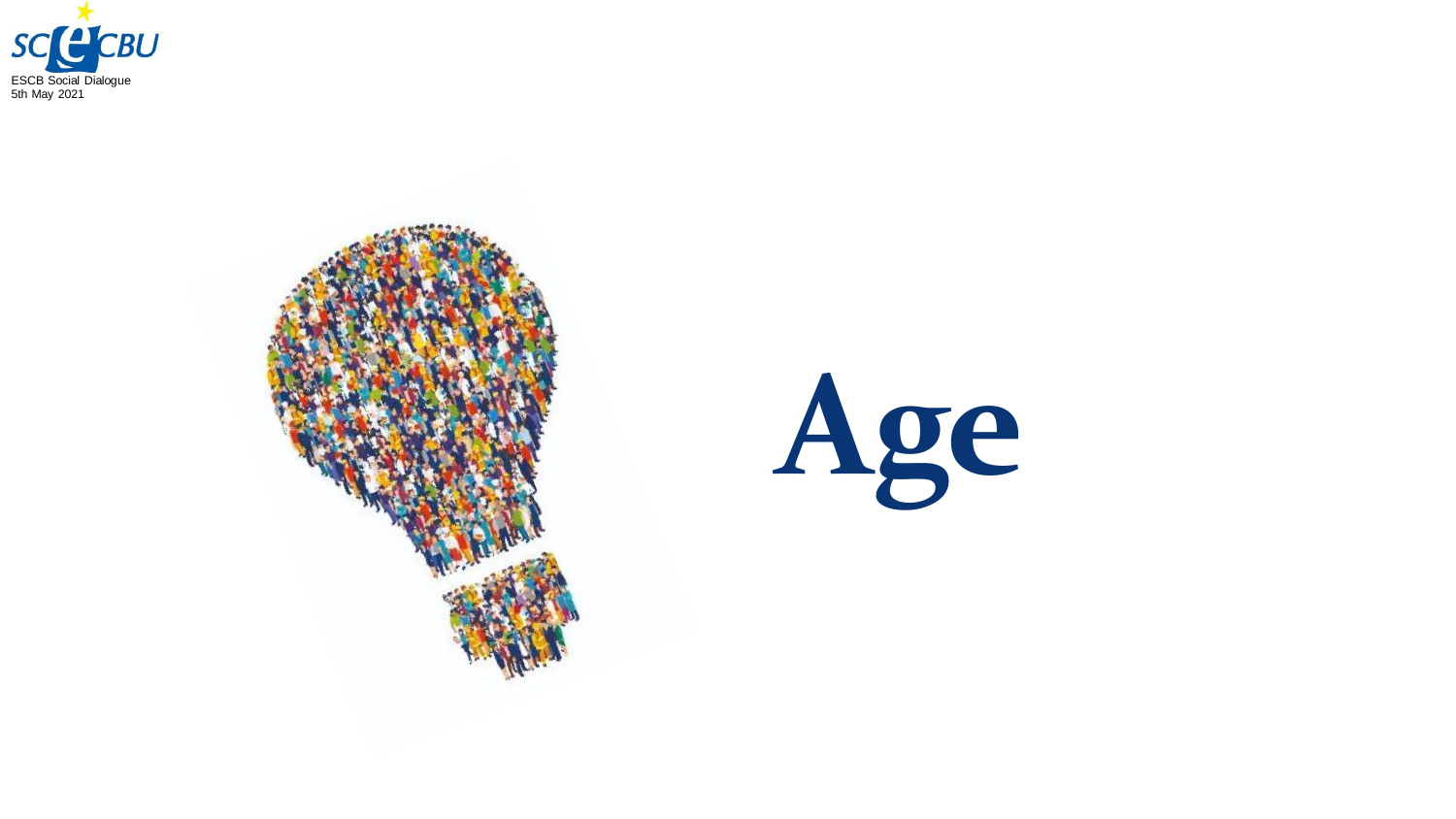

#### Age Diversity 2019

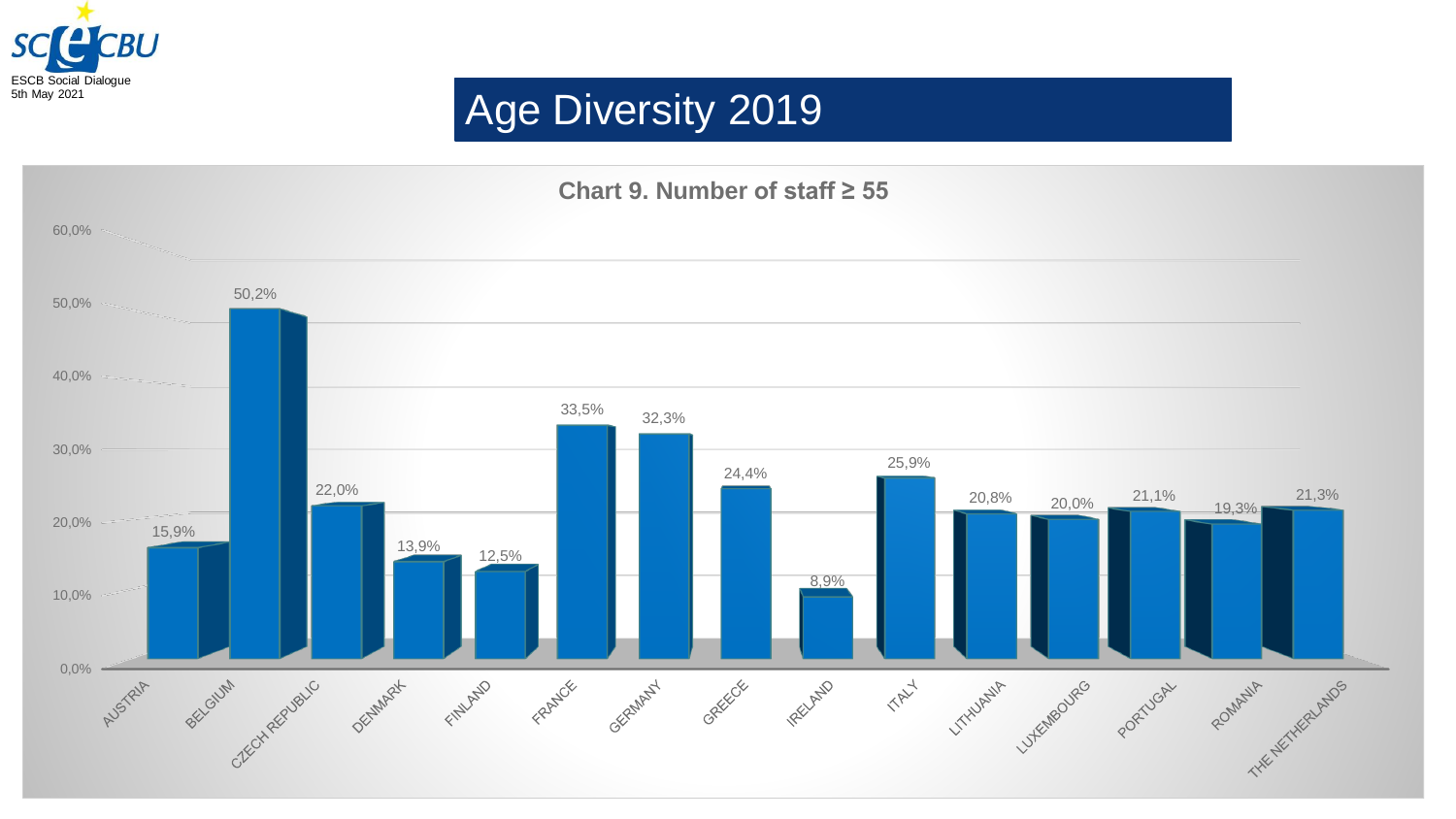

#### Age Diversity 2019

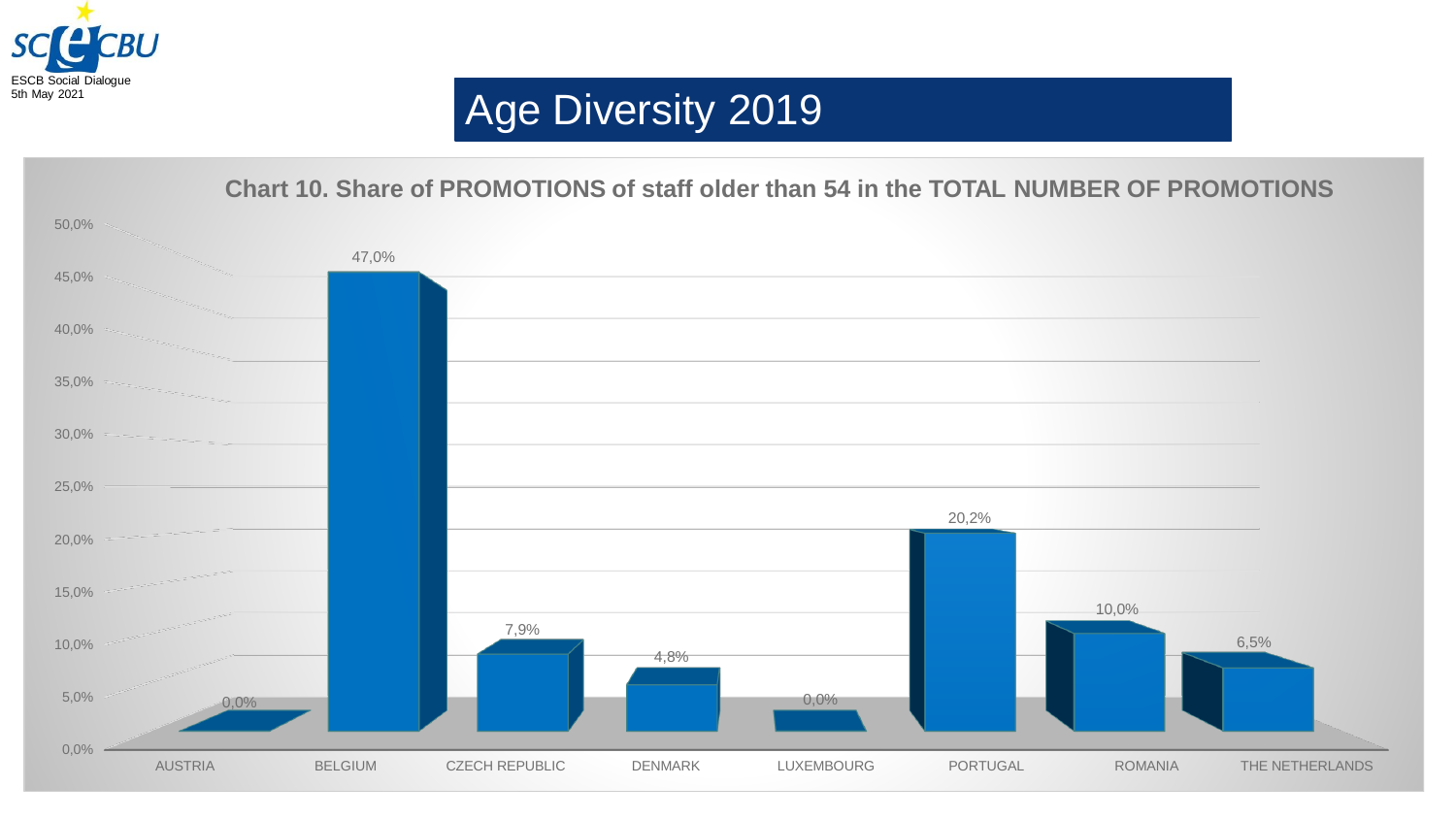

#### Age Diversity 2019

#### **Chart 11. Share of RECRUITMENTS of staff older than 54 in the total number of RECRUITMENTS**

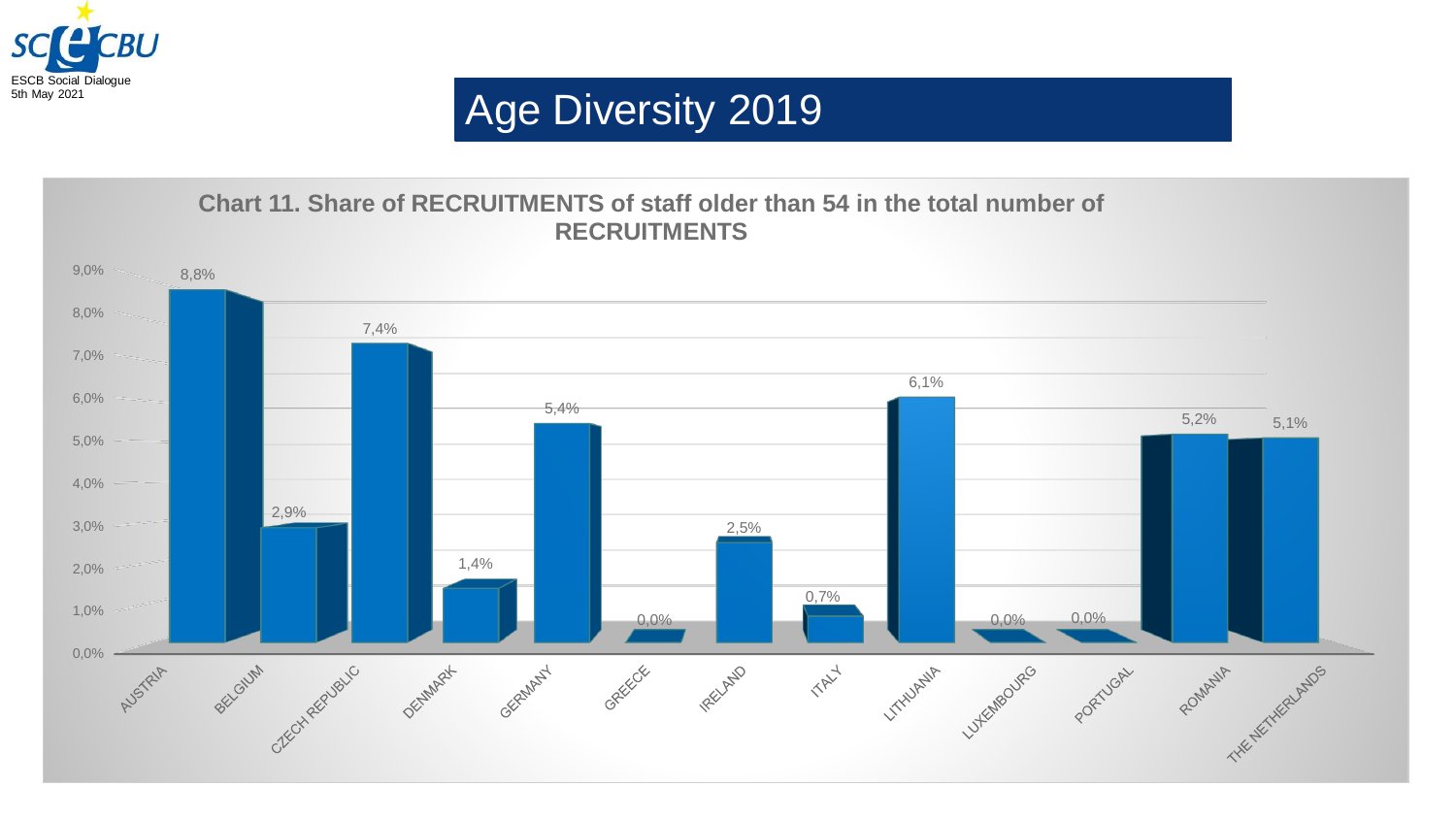



Chart 12. Were initiatives undertaken in your Central Bank over the last 5 years , to keep elderly staff motivated and up to date?



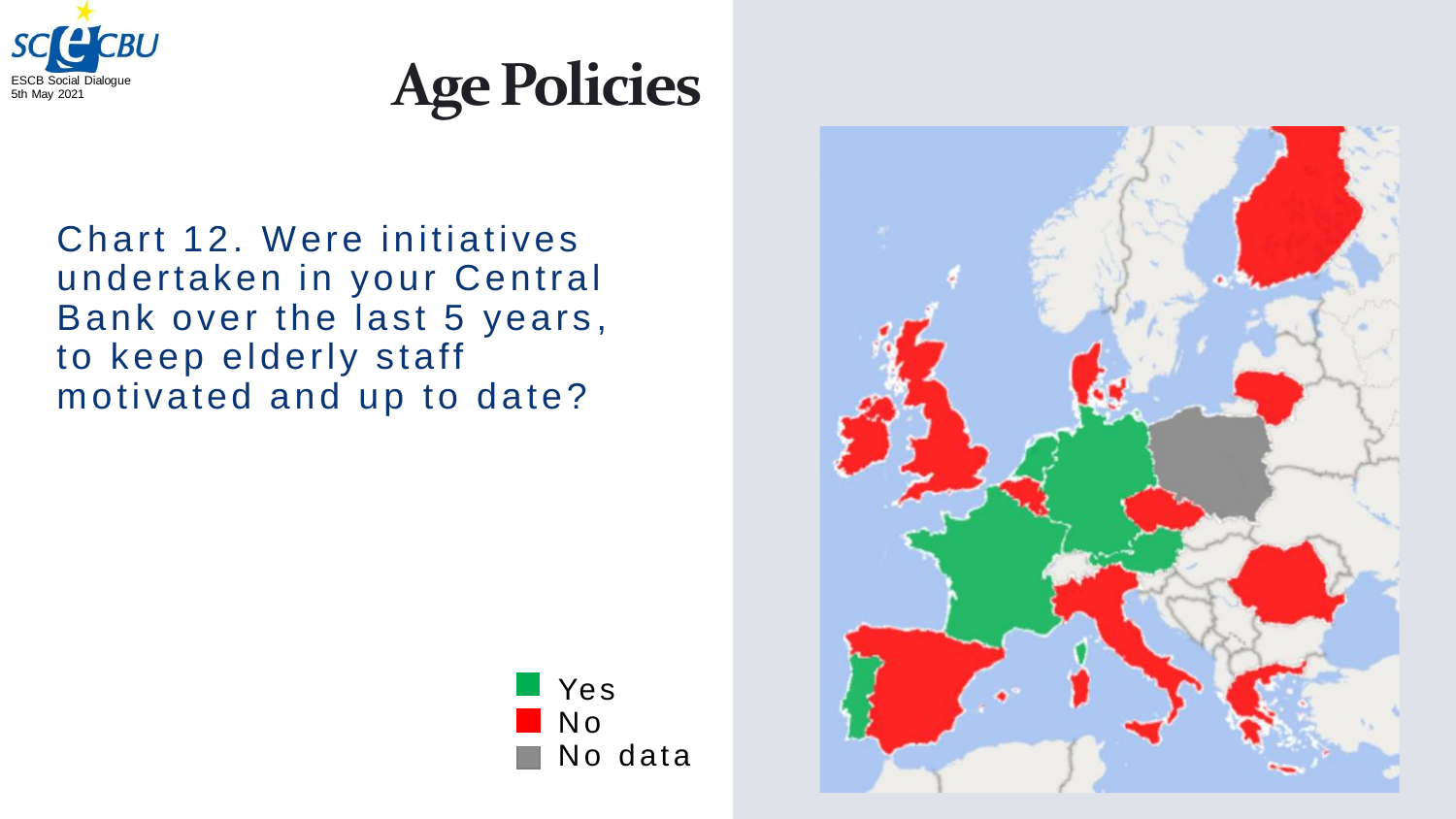



#### Chart 13. Were initiatives undertaken in your Central Bank over the last 5 years, to ease the end of career?



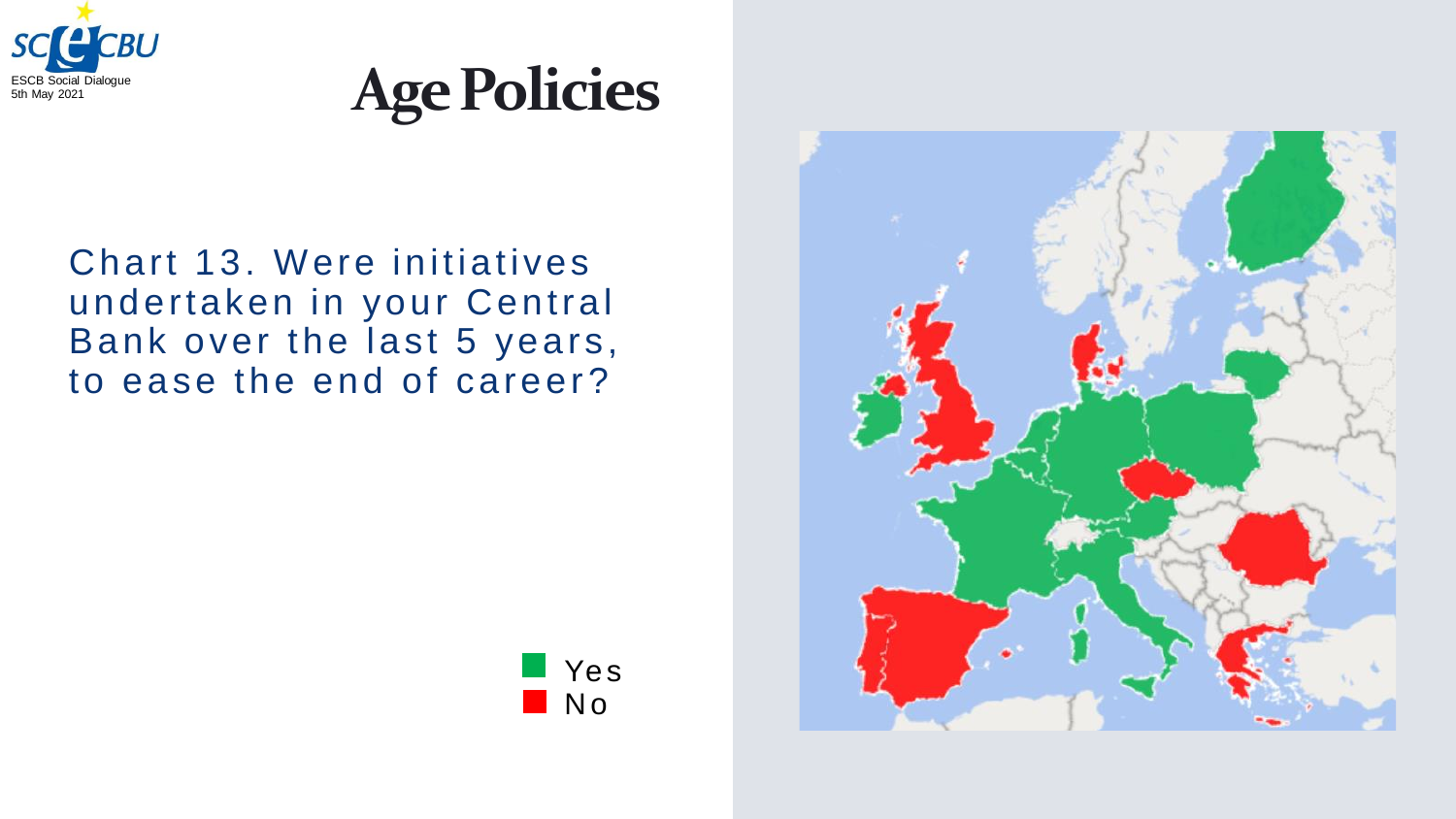



## **AGEING WORKFORCE Challenge for Central Banks**

#### **Reasons:**

❑Legal retirement age is rising

❑Life expectancy is increasing

❑Central Banks are stable employers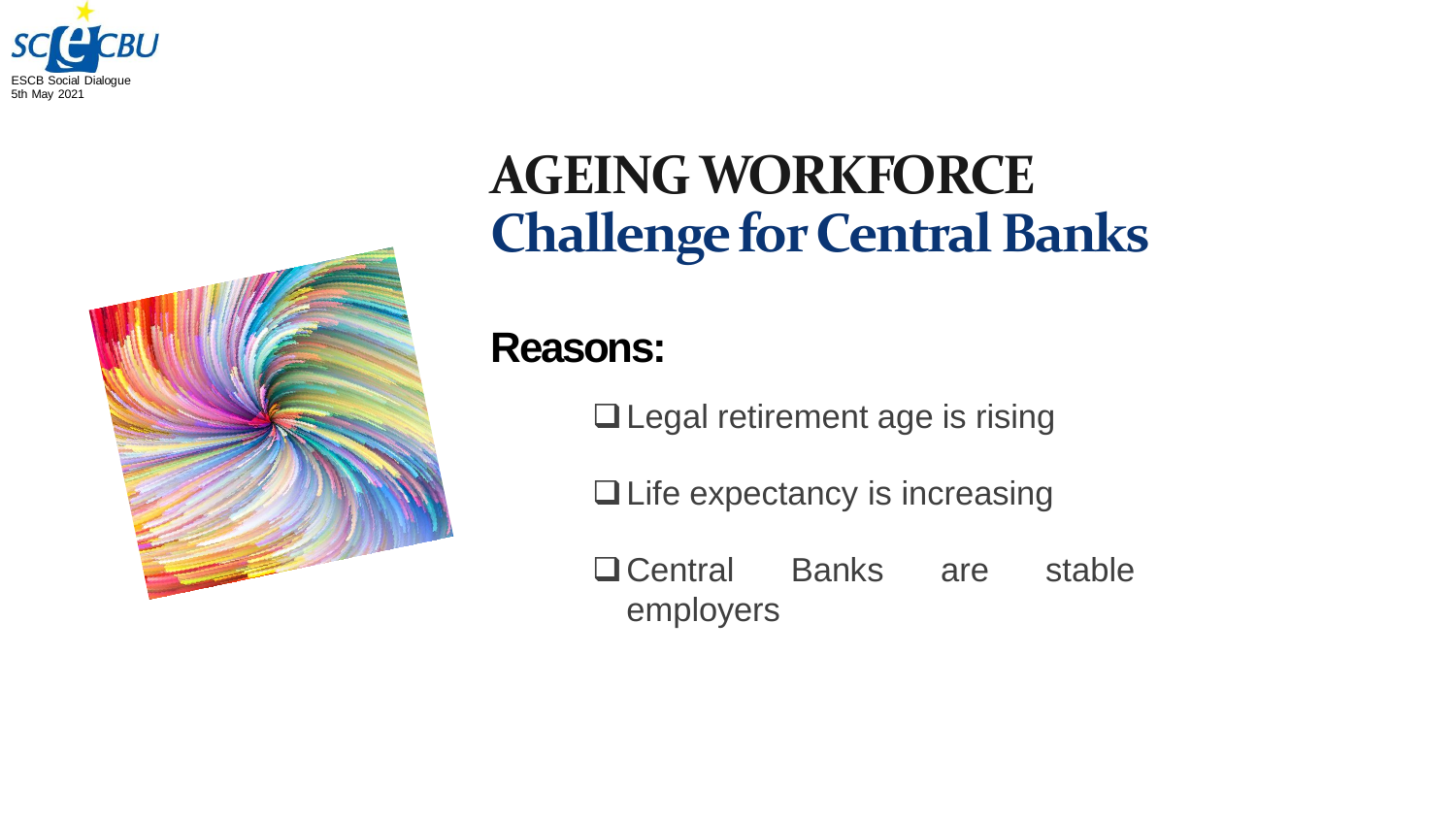



#### **BIAS**

**There is bias that elderly staff are less flexible, less motivated, too slow, take too many sick days and are narrow minded.**

#### **General observation:**

 $\Box$ Transfer of knowledge between generations – fill the talent gap

❑Social impact of working in a central bank

❑Happiness by way of being productive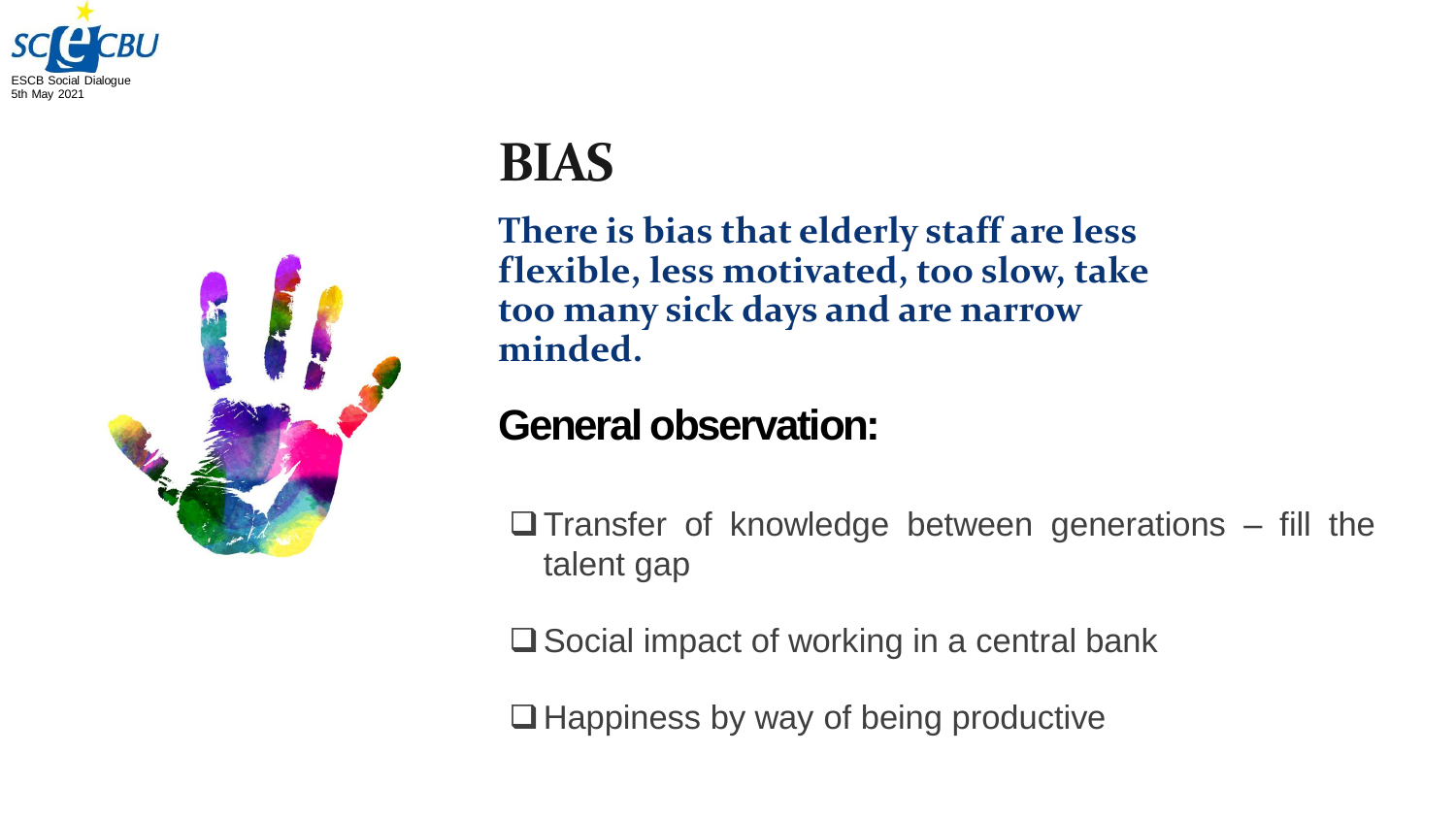

## ESCB Social Dialogue **REMEDIES**

## **Often used in Central Banks**

- □ Training and education programme
- ❑Extra days off
- ❑Part time models, remote working environment



## **Rarely used in Central Banks**

- ❑Still working on after retirement as a consultant
- ❑Diversity manager
- ❑Long term time accounts
- ❑Work in a social organisation as a kind of sabbatical
- ❑Job sharing
- ❑Unpaid leave
- ❑Special health programme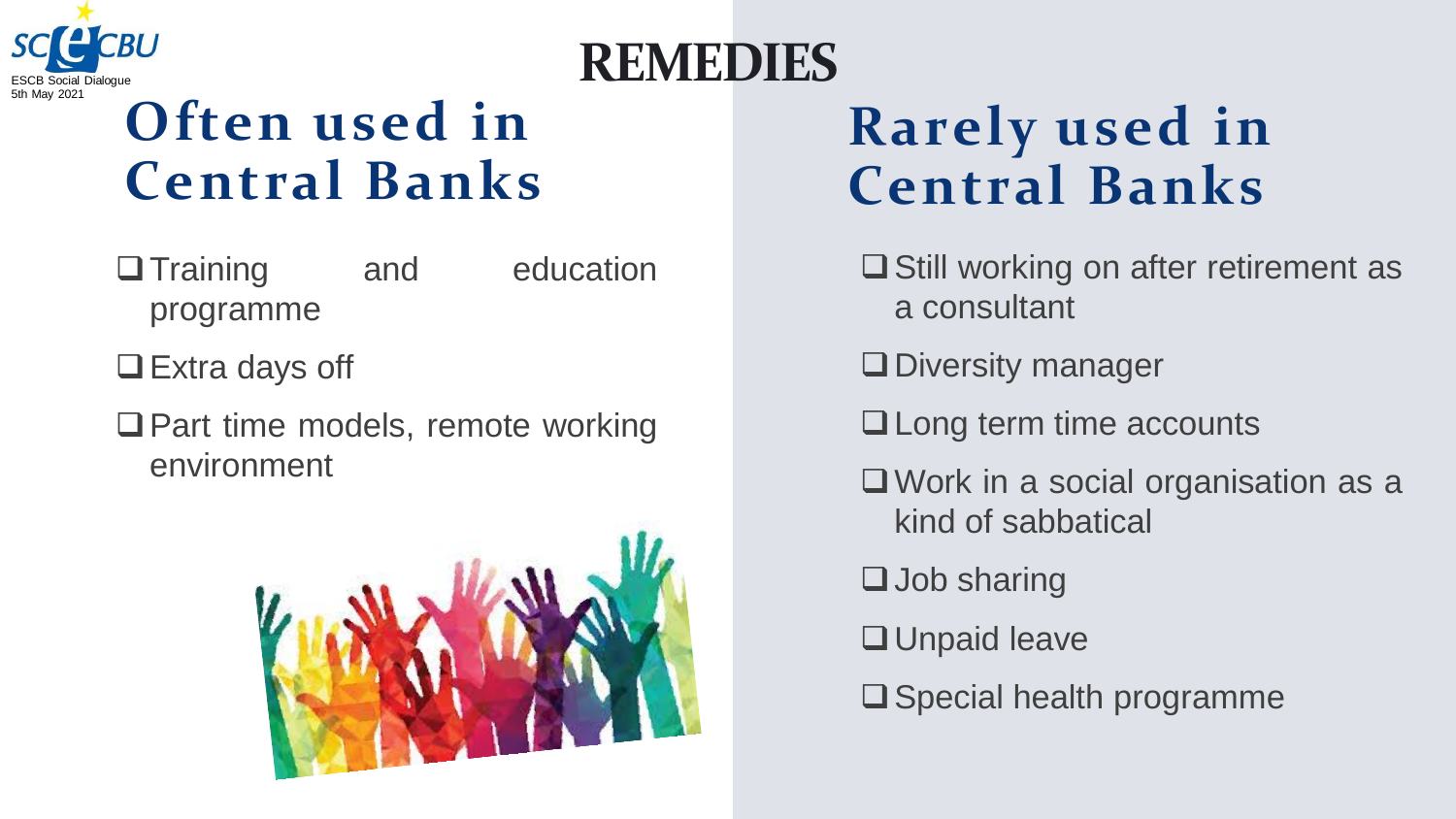



## **RECOMMENDATION**

**Watch closely the age developementin your central bank**

**Successful strategies:**

❑Lectures

❑Seminars

❑Working Groups or Mentoring Programmes

❑Consulting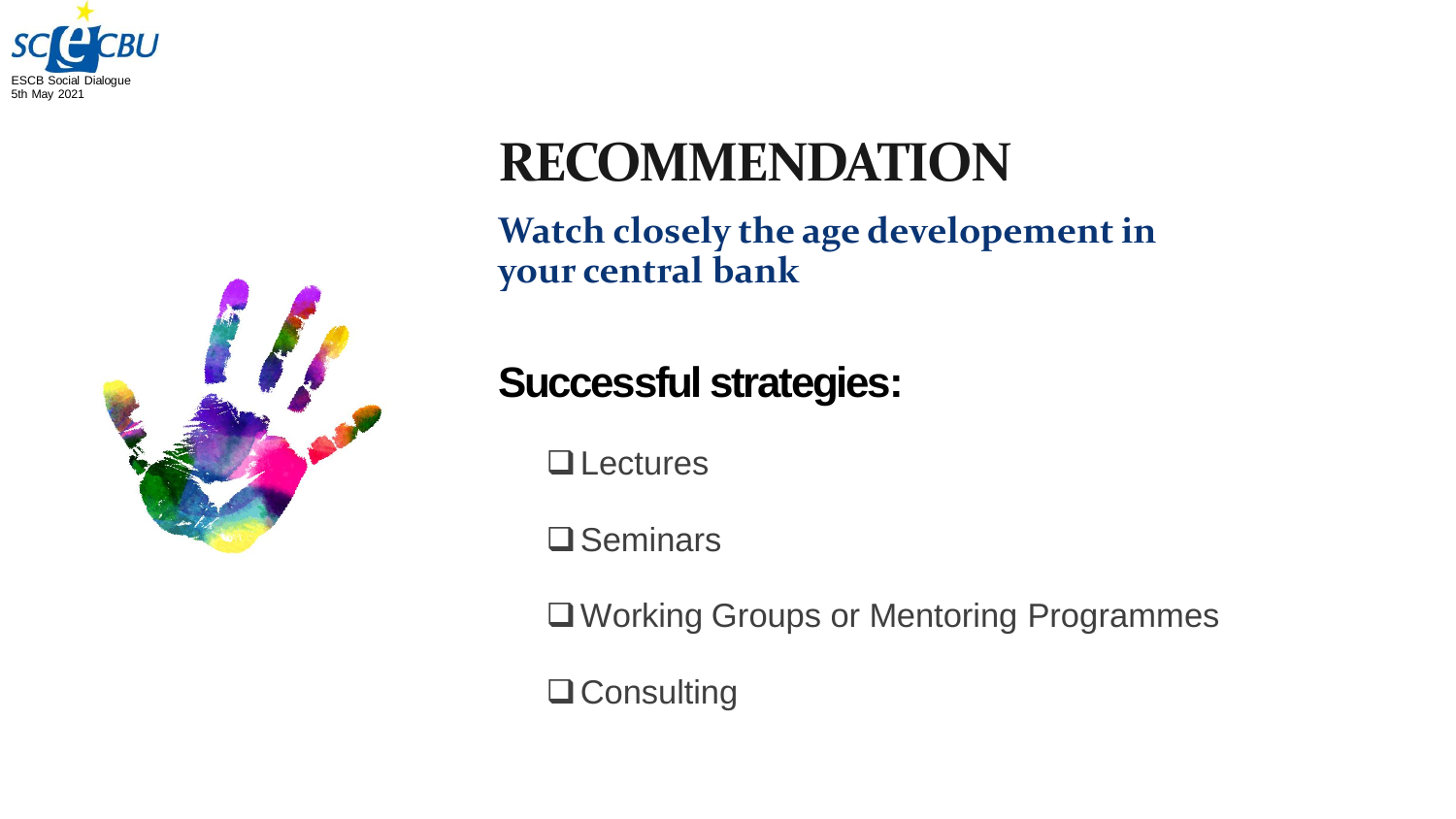



### **WAY FORWARD for Diverse Teams:**

**Possible positive formula**

❑Health and training programme as elements of appreciation

□ Motivation

 $\Box$  Team spirit – Exchange of knowledge and experience